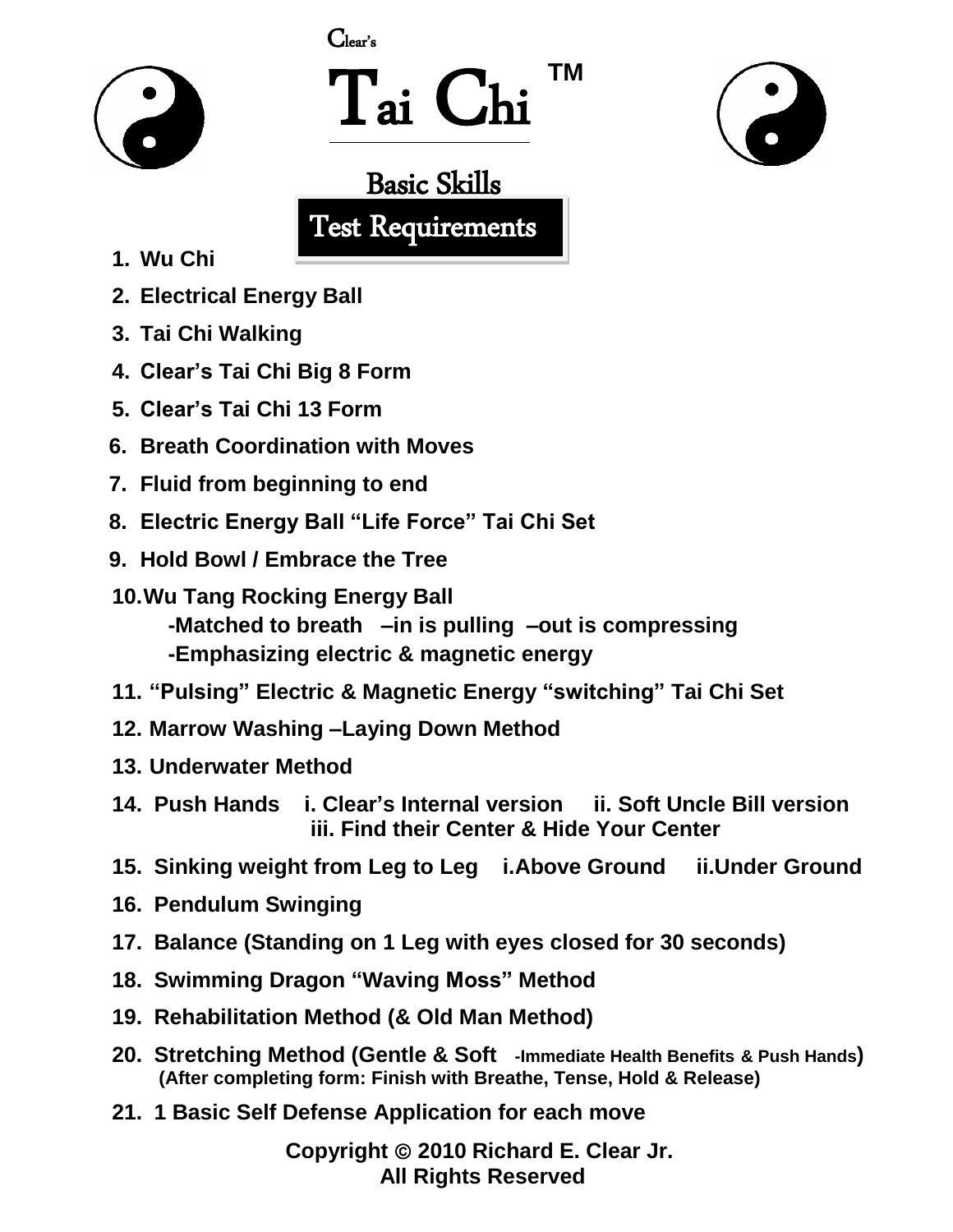



### **1. Chi Energy Book & DVD**

- **2. 8 & 13 Move Clear's Tai Chi Sets**
- **3. Basic Self Defense Applications (Learn at least 1 basic Application per move)**
- **4. Basic Skills - per the Test Requirements**
- **5. Push Hands & Sticky Hands**
- **6. Nei Kung**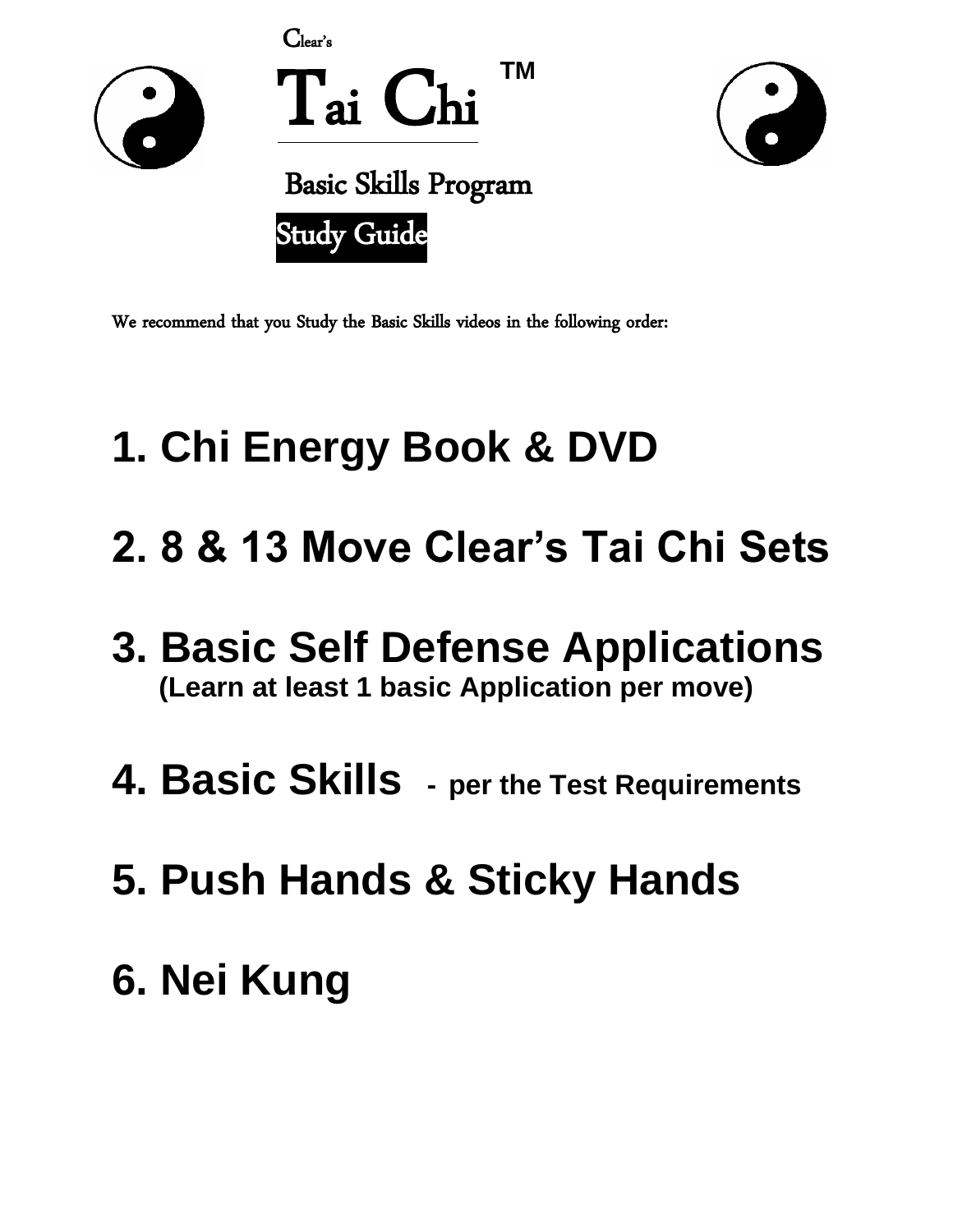# Clear's Tai Chi<sup>™</sup>

# W<sup>u</sup> Chi

- **1. Hang From an Invisible Thread**
- **2. Shoulders Hang & Relaxed**
- **3. All Joints Slightly Bent & Relaxed**
- **4. Eyes Relaxed & Look Slightly Down**
- **5. Relax & Drop Down Lower Back**
- **6. Spine is Pulled Straight by Gravity**
- **7. Point Index Fingers Straight**
- **8. Breathe In & Out From Belly**
- **9. Tongue Lightly Touches Roof of The Mouth Behind Front Teeth**
- **10. Weight is slightly to the Front of Center over the Feet**



**Copyright 2003 Richard E. Clear Jr. All Rights Reserved**

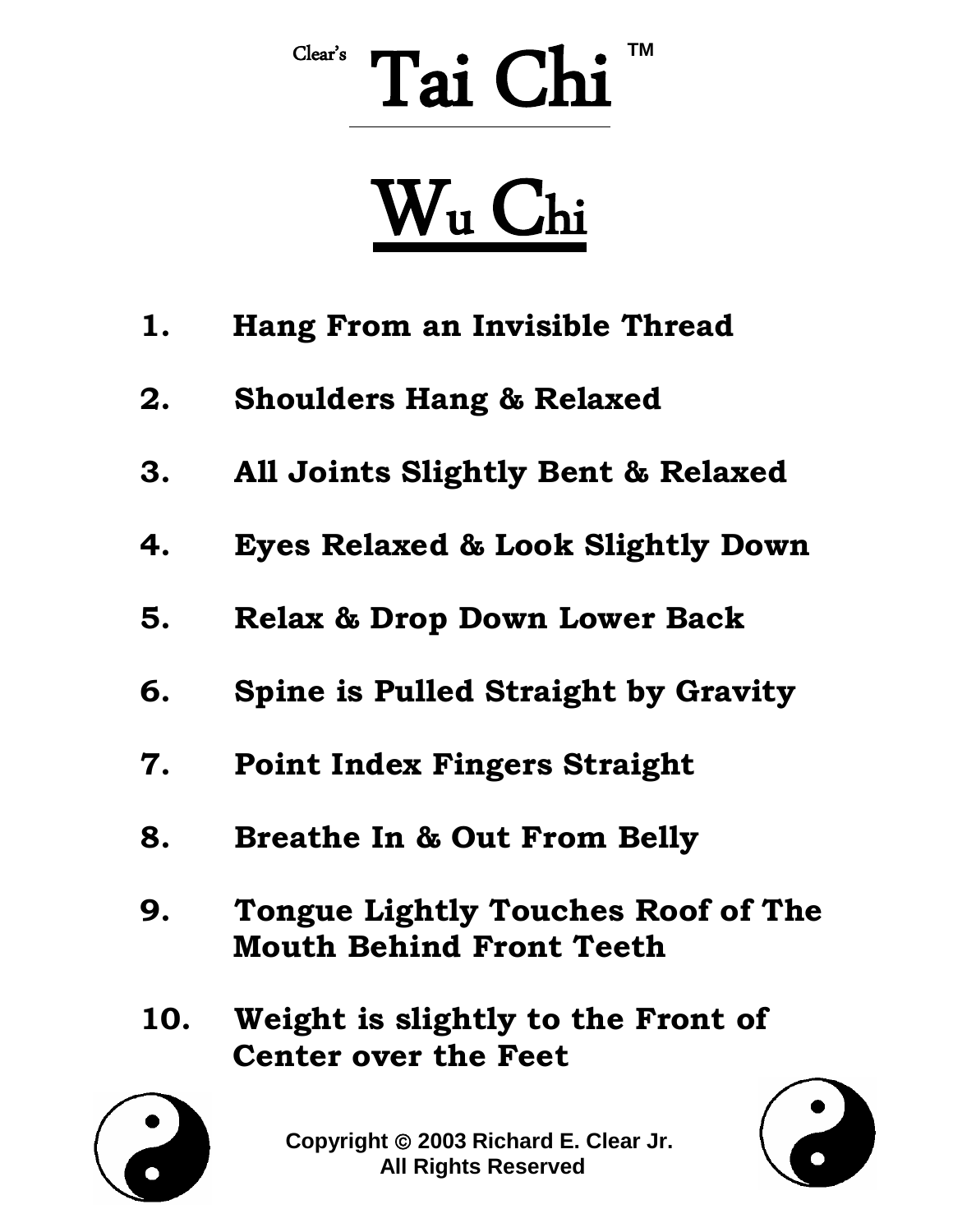#### $C<sub>lear's</sub>$ **TM** Tai Chi Big 8 Form™



1. Opening

(Place Hands on Jade Table)

- 2. Wild Horse Tosses Mane
- 3. Brush Knee
- 4. Strum the Lute
- 5. Monkey Retreats
- 6. Cloud Hands
- 7. Carry the Cauldron
- 8. Grand Tai Chi





Copyright © 2003 Richard E. Clear Jr. **All Rights Reserved**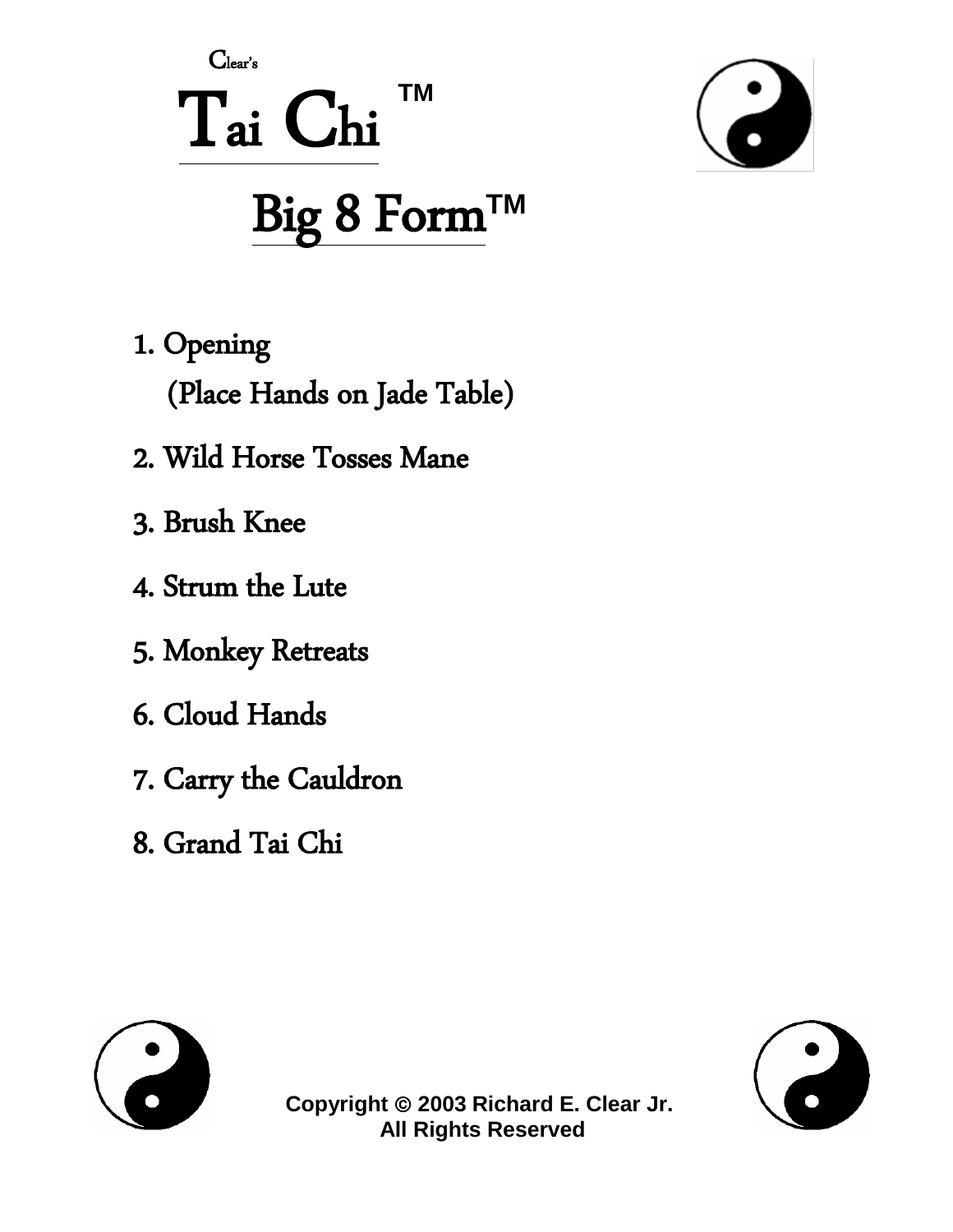$C<sub>lear's</sub>$ 

## $\rm T_{\rm ai}\rm C_{\rm hi}$  13

- 1. Opening
- 2. Rise & Fall
- 3. Wild Horse Tosses Mane
- 4. White Crane Spreads Wings
- 5. Brush Knee
- 6. Play the Lute
- 7. Monkey Retreats
- 8. Cloud Hands
- 9. Needle at Sea Bottom
- 10. Fan through the Back
- 11. Roll Back & Push
- 12. Carry the Cauldron
- 13. Grand Tai Chi



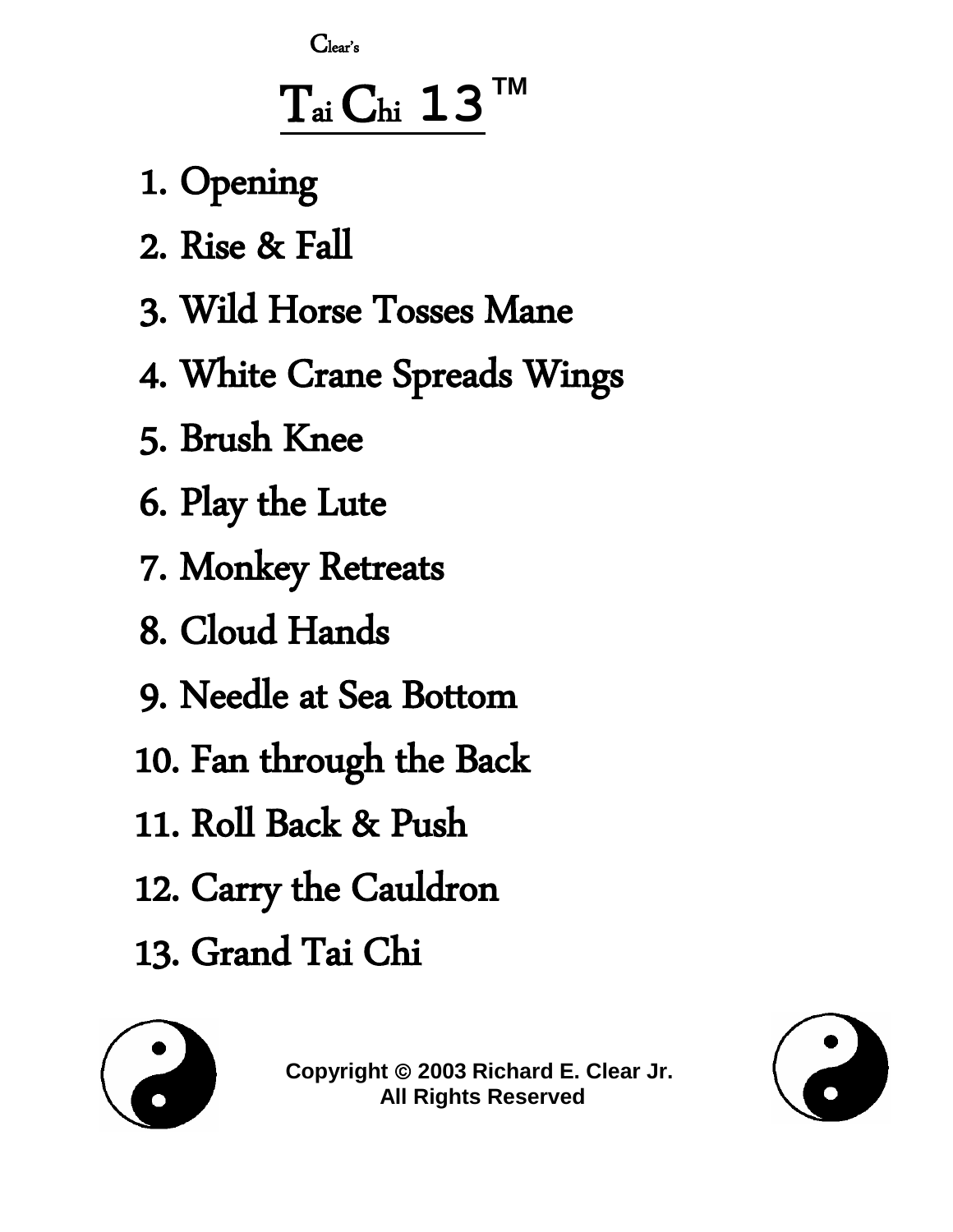TM <sup>C</sup>lear's <sup>T</sup>ai <sup>C</sup>hi

## Nei Kung

Wu Chi Principles from beginning to end

- 1. Stepping Out to Right
- 2. Shifting & Sinking from Side to Side
- 3. Up and Down While Drawing In Energy

A. From Heaven

B. From Earth

- 4.La Chi Fa Gung & Wu Tang Energy Ball
- 5. Circulate In and Down (Wu Tang #2)
- 6. Cloud Hands
- 7. Carry the Cauldron
- 8. Grand Tai Chi Condensing the Energy



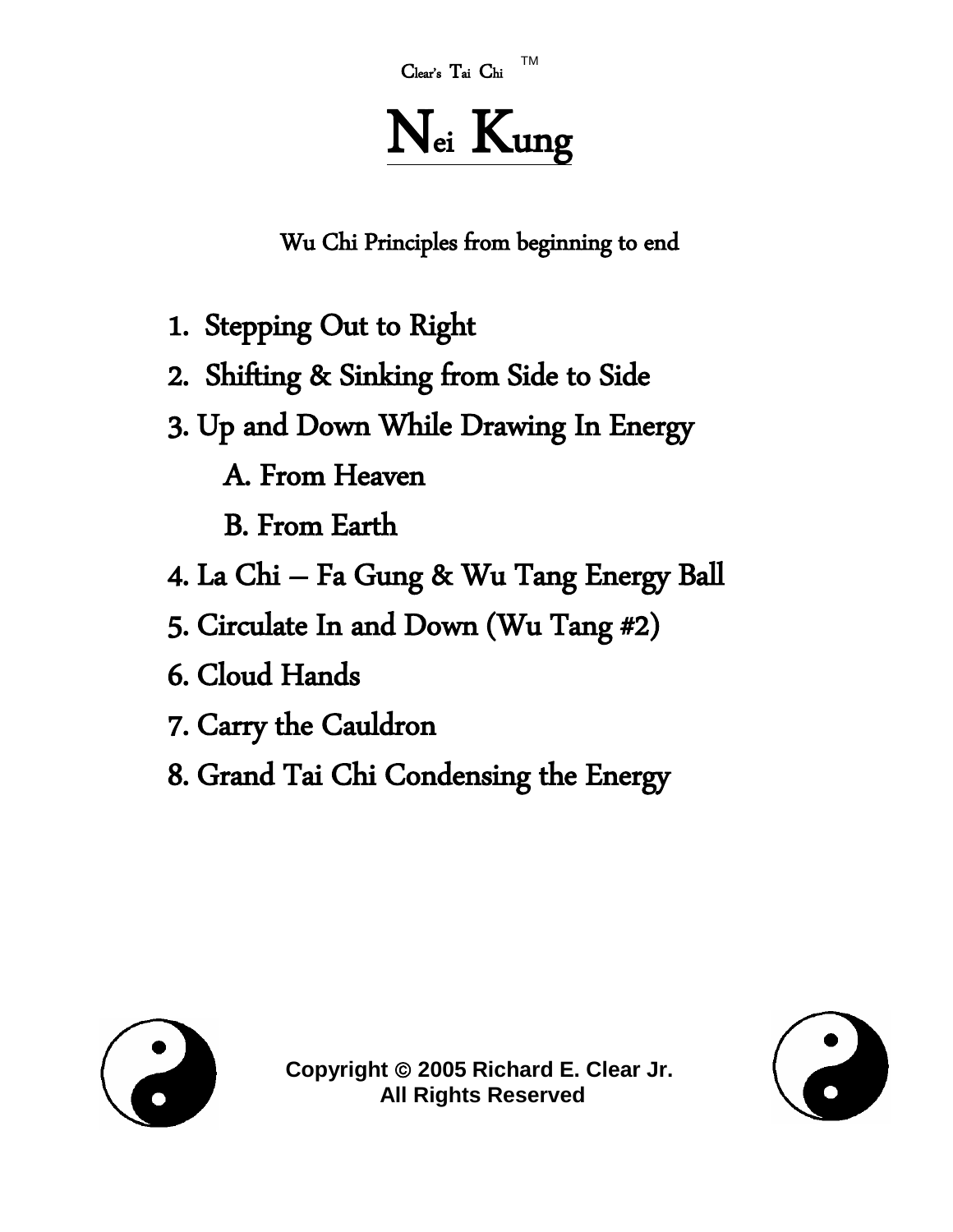**Clear's Tai ChiTM**

## **Push Hands**

- **1. Both People Place Both Hands Below the Neck and Above the Waist**
- **2. Relax and Sink your Root/Energy**
- **3. Try to Feel the Other Person's Root/Energy**
- **4. Slowly Push -When you think you have found their root/energy -If you are correct they will either easily move or they will have to adjust their position and change their root/energy so that they are not easily moved**
- **5. Keep your Root/Energy Down and Hidden so that the other person can not find it**
- **6. If the other person finds your root/energy then try to adjust (sink more and let the body turn a little) so that they can not move you - Use the Ahhhhhhh Method**
- **7. Continue to Play this game until you can easily hide your root/energy so well that an opponent can not find it and until you can easily find someone else's root/energy**

**The Benefits of This Exercise Are Many and Profound:**

- **A. Builds your Internal Structure & Health**
- **B. Helps you to Quiet Your Mind**
- **C. Creates Iron Body -Ability to Withstand Hits**
- **D. Develops the Ability to Feel your own Energy**
- **E. Develops the Ability to Feel Energy Inside Others**
- **F. Develops the Ability to Feel an Attackers Intent** *i. Including Feel Intent of Incoming Strike*
- **G. Develops the Ability to Hide Intent**
- **H. Develops the Ability to Move Much Faster**
- **I. Develops your ability to Hit Very Forcefully**
- **J. Enhances Mind Body and Spirit Abilities and is a prerequisite for more Advanced Training**
- *K. Do the Tai Chi Set with the same energies as Push Hands Sensitive Inside Yourself, Heavy Below & Light up Top, Quiet, Listening, Swimming through Energy*

**Copyright 2005 Richard E. Clear Jr. All Rights Reserved**